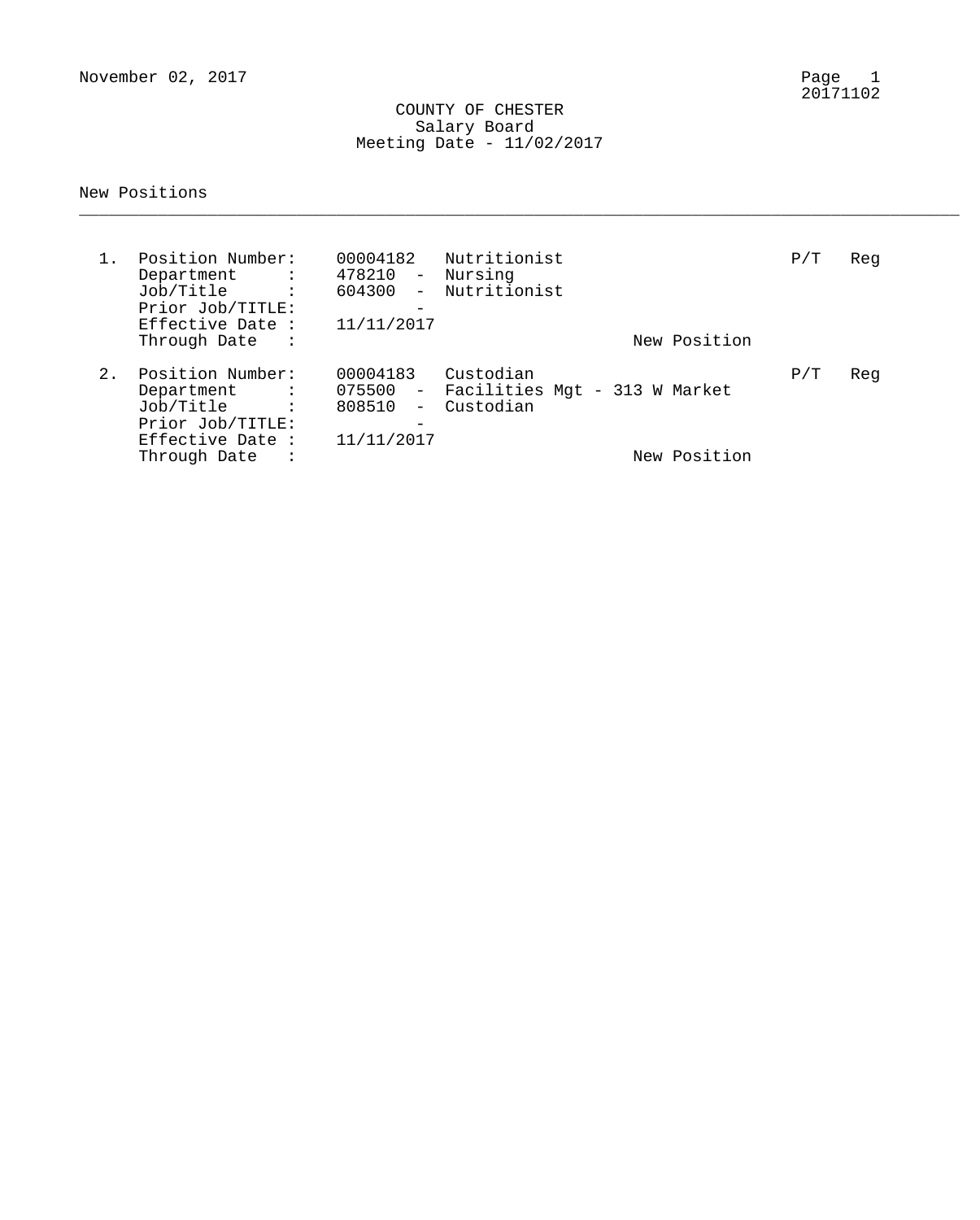### COUNTY OF CHESTER Salary Board Meeting Date - 11/02/2017

\_\_\_\_\_\_\_\_\_\_\_\_\_\_\_\_\_\_\_\_\_\_\_\_\_\_\_\_\_\_\_\_\_\_\_\_\_\_\_\_\_\_\_\_\_\_\_\_\_\_\_\_\_\_\_\_\_\_\_\_\_\_\_\_\_\_\_\_\_\_\_\_\_\_\_\_\_\_\_\_

# Position Change

| 3. | Position Number:<br>Department<br>JOB/TITLE<br>Prior Job/TITLE:<br>Effective Date : | 00000445<br>451143 -<br>048567<br>048933<br>$  \,$<br>11/11/2017                             | Protective Service Care Managr<br>Office of Aging Services<br>- Protective Service Care Managr<br>Aging Care Manager | Job Re-Classification | F/T | Reg |
|----|-------------------------------------------------------------------------------------|----------------------------------------------------------------------------------------------|----------------------------------------------------------------------------------------------------------------------|-----------------------|-----|-----|
| 4. | Position Number:<br>Department<br>JOB/TITLE<br>Prior Job/TITLE:<br>Effective Date : | 00000454<br>075500<br>$\sim$<br>808510<br>$-$<br>041780<br>$\equiv$<br>11/11/2017            | Custodian<br>Facilities Mgt - 313 W Market<br>Custodian<br>Building Custodian                                        | Job Re-Classification | P/T | Reg |
| 5. | Position Number:<br>Department<br>JOB/TITLE<br>Prior Job/TITLE:<br>Effective Date : | 00000548<br>451145<br>$\sim$ $-$<br>030510<br>$\frac{1}{2}$<br>021052<br>11/11/2017          | Accountant II<br>Children, Youth and Families<br>Accountant II<br>- Fiscal Technician Spvsr                          | Job Re-Classification | F/T | Reg |
| б. | Position Number:<br>Department<br>JOB/TITLE<br>Prior Job/TITLE:<br>Effective Date : | 00000924<br>040590<br>041150<br>06/24/2017                                                   | D J Clerk II<br>124103 - Dist Court 15-1-03 Coatesville<br>- D J Clerk II<br>- DJ Clerk I                            | Job Re-Classification | F/T | Reg |
| 7. | Position Number:<br>Department<br>JOB/TITLE<br>Prior Job/TITLE:<br>Effective Date : | 00002616<br>251200<br>$ \,$<br>040330<br>$\sim$<br>040730<br>$\sim$<br>11/11/2017            | Telecommunicator II<br>Public Safety Communications<br>Telecommunicator II<br>Telecommunicator I                     | Job Re-Classification | F/T | Reg |
| 8. | Position Number:<br>Department<br>JOB/TITLE<br>Prior Job/TITLE:<br>Effective Date : | 00004140<br>120000<br>$\sim$ $-$<br>040510<br>$ \,$<br>040360<br>$\frac{1}{2}$<br>11/11/2017 | SSS V<br>Court Administration<br>SSS V<br>SSS VI                                                                     | Job Re-Classification | F/T | Reg |